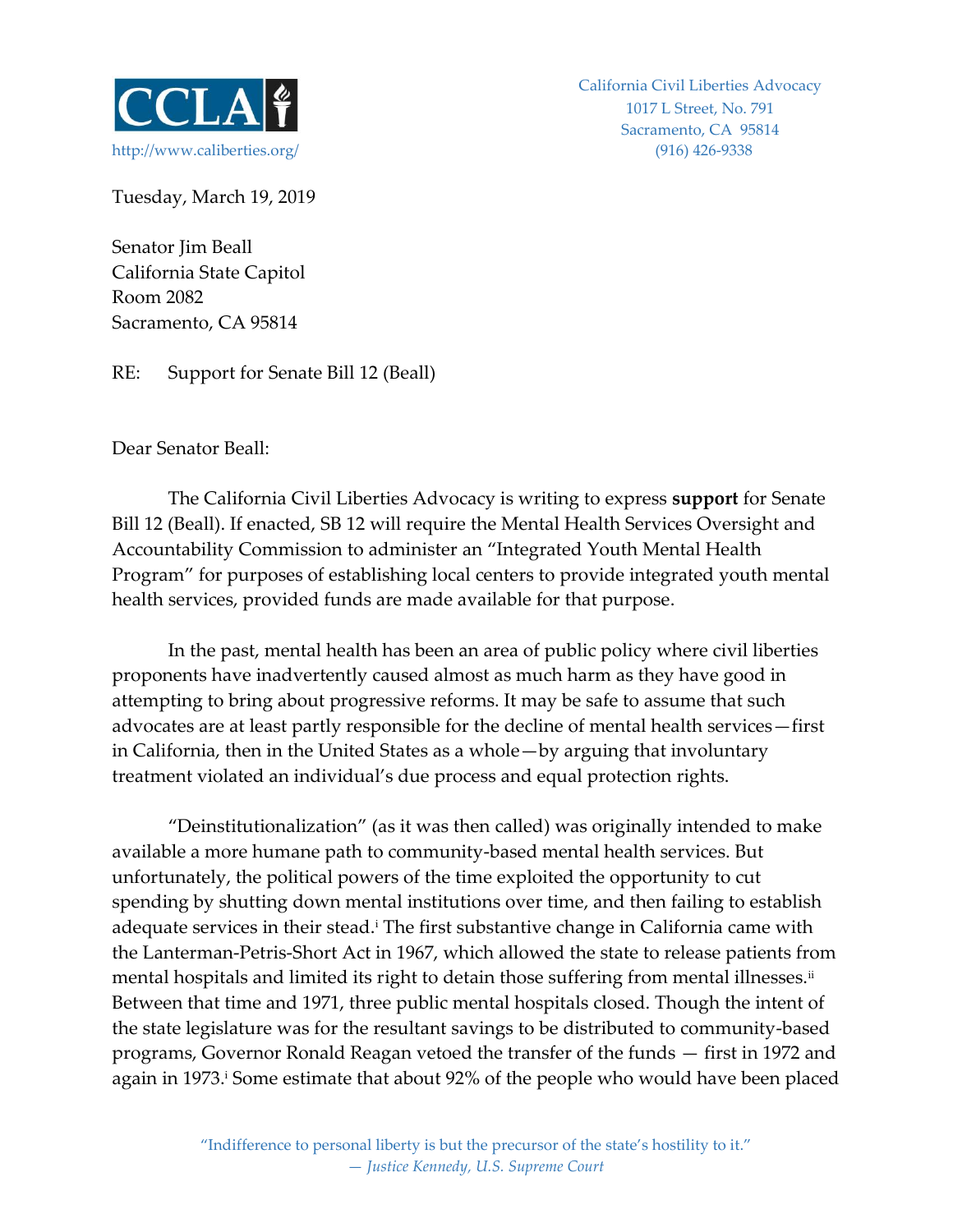in mental hospitals in the years before those changes, were then part of the general population in 1994.ii

An unforeseen consequence of this "deinstitutionalization" was that "[t]he shift from state to local services was unexpectedly accompanied by a sharp increase in the population of the mentally ill within California's criminal justice system," with more than 30,000 seriously mentally ill prisoners housed in state prisons, effectively "making CDCR the de facto mental health treatment provider in the state."<sup>i</sup> The irony is that civil liberties advocates who fought against the involuntary confinement of the mentally ill contributed to their entry into the criminal justice system. "It should be noted that LPS [the Lanterman-Petris-Short Act] was signed by Governor Reagan in California but only after pressure from groups like the ACLU stepped in and sued on behalf of patients who were being involuntarily hospitalized."iii Far worse than involuntary commitment, incarceration severely hinders an individual's liberty by restricting movement, placing such ones in a situation with high levels of danger, and effectively barring personal privacy.<sup>i</sup> Thus it is very important not only to reverse this disturbing trend, but to carefully implement public policy which makes funding available for community-based mental health services as originally intended so many decades ago.

One way that mental health services may be made available in a community setting is by implementing more substantive services that cater to California's youth. At least one in about thirteen children has some kind of emotional disturbance that limits participation in daily activities, yet many (if not most) youths are never treated.<sup>iv</sup> Twothirds of adolescents with major depressive episodes did not get treatment, and lowincome families are even less likely to obtain treatment.<sup>iv</sup>

The Stanford Medicine Department of Psychiatry and Behavioral Sciences is working on a new program for national implementation of the "Headspace" model first developed in Australia. According to Stanford Medicine, "The headspace model . . . creates stand-alone, integrated care sites for young people ages 12-25 to access early mental health supports, along with school support and web-based connectivity. These programs improve young people's mental, social, and emotional wellbeing through the provision of high quality, integrated, ageappropriate care for teenagers, young adults, and their families who are facing early life challenges—whether they are issues like relationship breakups, bullying, sexual orientation, depression, anxiety, or other mild-moderate health conditions. headspace [sic] approaches youth wellness in a comprehensive and youth-friendly way, reaching them in clinical sites, online, and in schools." $^{\rm v}$